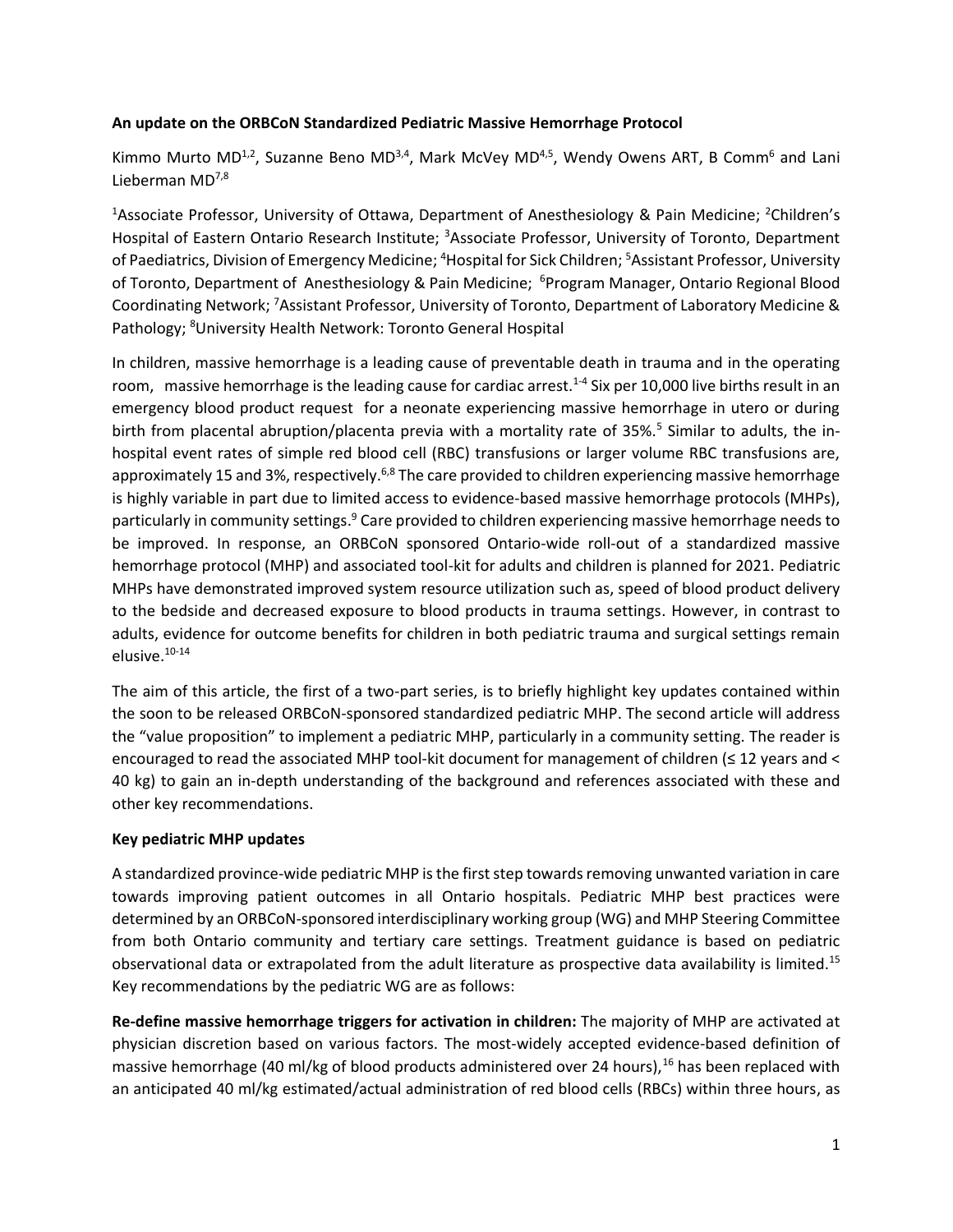this time period is when most deaths occur.<sup>17,18</sup> In combination with other factors, this definition was suggested to facilitate early activation of the pediatric MHP and prevent substantial blood volume loss which can be difficult to detect in children,<sup>19</sup> hypotension being a late and an independent predictor of death in trauma.<sup>20,21</sup>

**Administer blood products and crystalloids on a per kg basis to avoid fluid overload:** Blood products should be administered in children on a ml/kg basis (RBCs, frozen plasma and platelets-20, 10-20 and 10 ml/kg, respectively) to avoid inadvertent volume overload. Crystalloidsshould be limited to 20 ml/kg prior to switching to RBCs to limit dilutional coagulopathy and exacerbation of any associated traumatic brain injury (TBI) common in children.<sup>22-24</sup>

**Avoid premature administration of frozen plasma:** It is recommended that the first box of blood product administered to children, as in adults, should contain only RBCs during initial formula (ratio) driven resuscitation. Adult literature suggests premature administration of frozen plasma (FP) increases morbidity (TACO, ARDS, multi-organ dysfunction and infections)<sup>25,26</sup> and may dilute RBCs, platelets and fibrinogen to the detriment of effective coagulation,<sup>27-32</sup> and thus far pediatric combat or civilian settings report no difference in outcomes based on RBC to FP ratios.<sup>15,33-36,37</sup> The timing and availability of blood components (see tables 1 and 2) lends itself to a 2:1 RBC to FP ratio in children, consistent with adult recommendations, given that FP and platelets may exacerbate TBI-associated coagulopathy in children and increase mortality.<sup>38-42</sup>

Table 1. MHP Cooler Delivery Sequence: Community Setting. If FP available, adjust RBC: FP ratio 2:1 (weight-based dosing 20: 10 ml/kg); Transfuse PLTs (10 ml/kg) if < 50 x 10<sup>9</sup>/L; Consider PLTs if on antiplatelet drugs or if a trauma patient, level unknown and administering contents of Cooler 3; PCCs 25 IU/kg (rounded to closest 500 IU) max 2000 IU or frozen plasma 10 ml/kg per dose; Fibrinogen concentrate 50 mg/kg max 4 g  $(max 2 q if < 30 kq)$ 

| Weight    | Cooler <sub>1</sub> | Cooler <sub>2+</sub>            |  |
|-----------|---------------------|---------------------------------|--|
| >40 Kg    | 4 U RBC*            | 4 U RBC, 2000 IU PCC & 4 g FBGN |  |
| 31-40 Kg  | 3U RBC*             | 3 U RBC, 2000 IU PCC & 4 g FBGN |  |
| 10-30 Kg  | 2 U RBC*            | 2 U RBC, 2000 IU PCC & 2 g FBGN |  |
| $<$ 10 Kg | 1 U RBC*            | 1 U RBC, 2000 IU PCC & 2 g FBGN |  |

\*Administer O Negative for females, otherwise O Positive RBC

Note: U=unit, IU=international unit, RBC=Red Blood Cell, FP=frozen plasma, PLT=platelet, PCC= Prothrombin

complex concentrate, FBGN=Fibrinogen concentrate

**Remember Platelet administration should be goal-based and not formula driven:** Prophylactic administration of platelets to reduce bleeding risk is controversial in children.<sup>33-35,43,44</sup> Platelet and plasma administration may exacerbate fibrinolytic dysregulation associated with TBI.<sup>38-42</sup> Mortality benefit from platelets has not been reported in combat-injured children<sup>36</sup> and prophylactic platelet transfusion in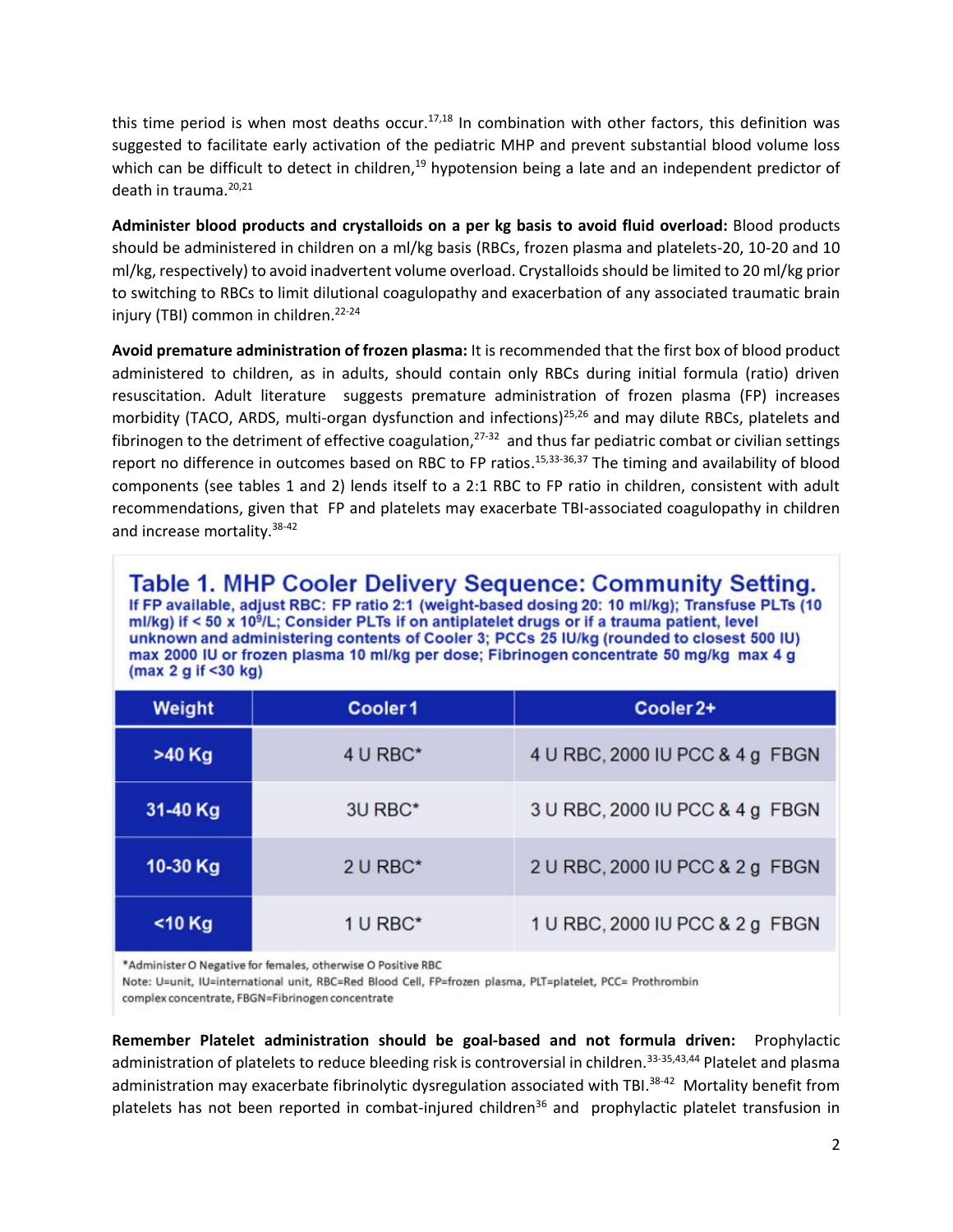neonates with severe thrombocytopenia has been associated with increased major bleeding events and mortality.<sup>45</sup> Also, platelets are associated with the highest risk of adverse events of all allogenic blood products, bacterial sepsis being the second most common cause of transfusion related deaths.<sup>46</sup> While a balanced resuscitation with RBCs, plasma and platelets (1:1:1) has been recommended regardless of platelet count,<sup>47-49</sup> platelets (10 ml/kg) should be administered based on a goal-directed 50 x 10<sup>9</sup>/L threshold and not as part of the initial formula driven resuscitation. In tertiary care settings platelets may be considered when the blood product contents of cooler #3 (see tables 1 and 2) are being administered for a trauma patient and the platelet count is unavailable, but their availability and the ability to perform aliquoting or centrifugation to remove incompatible plasma for smaller children in a community setting may be limited. Finally, blood products administered to emulate reconstituted whole blood is achieved with RBC: FP: PLT ratios of 20: 10: 3-5 ml/kg, respectively, $49$  and is in keeping with our recommended reduced platelet dose compared with the often confusing and higher dosed 1: 1: 1 recommended ratio.

# **Table 2. MHP Cooler Delivery Sequence: Tertiary Care**

Setting. For Coolers 2+ adjust RBC: FP ratio 1-2:1 (weight-based dosing 10-20: 10 ml/kg) as needed UNTIL lab directed dosing possible: Transfuse PLTs (10 ml/kg) if < 50 x 10<sup>9</sup>/L: Consider PLTs if on antiplatelet drugs or if a trauma patient, level unknown and administering contents of Cooler 3

| Weight    | Cooler1  | Cooler <sub>2</sub>      | Cooler 3                      | Cooler 4+         |
|-----------|----------|--------------------------|-------------------------------|-------------------|
| >40 Kg    | 4 U RBC* | 4 U RBC 4 U<br><b>FP</b> | 4 U RBC<br>2 U FP<br>4 g FBGN | 4 U RBC<br>2 U FP |
| 31-40 Kg  | 3U RBC*  | 3 U RBC 3 U<br><b>FP</b> | 3 U RBC<br>2 U FP<br>4 g FBGN | 3 U RBC<br>2 U FP |
| 10-30 Kg  | 2 U RBC* | 2 U RBC 2 U<br><b>FP</b> | 2 U RBC<br>1 U FP<br>2 g FBGN | 2 U RBC<br>1 U FP |
| $<$ 10 Kg | 1 U RBC* | 1 U RBC 1 U<br><b>FP</b> | 1 U RBC<br>1 U FP<br>2 g FBGN | 1 U RBC<br>1 U FP |

\*Administer O Negative for females, otherwise O Positive RBC

Note: U=unit, IU=international unit, RBC=Red Blood Cell, FP=frozen plasma, PLT=platelet, PCC= Prothrombin complex

concentrate, FBGN=Fibrinogen concentrate

**Adopt similar resuscitation targets in children and adults:** Pediatric resuscitation target thresholds for hemoglobin ( $\geq 80$  g/L), INR (< 1.8), fibrinogen ( $\geq 1.5$  g/L) and platelets ( $\geq 50$  x10<sup>9</sup>/L) should be similar to adults in most children under 12 years old, given results of pediatric liberal versus restricted RBC transfusion trials and changes in the coagulation system being most marked in the first six-months of life.<sup>50-56</sup> However, there are certain pediatric populations (e.g. neonates, congenital heart disease or severe respiratory distress) that may require higher thresholds for RBC transfusion. Viscoelastic technology has demonstrated promise in pediatric massive hemorrhage in trauma, but is yet to report improved survival outcomes in children; its role in hemostatic resuscitation remains unclear. $11,57-59$ Pediatric patients who are adult-sized ( $>$  40 kg) and  $>$  12 years of age should be managed using the adultdirected algorithm.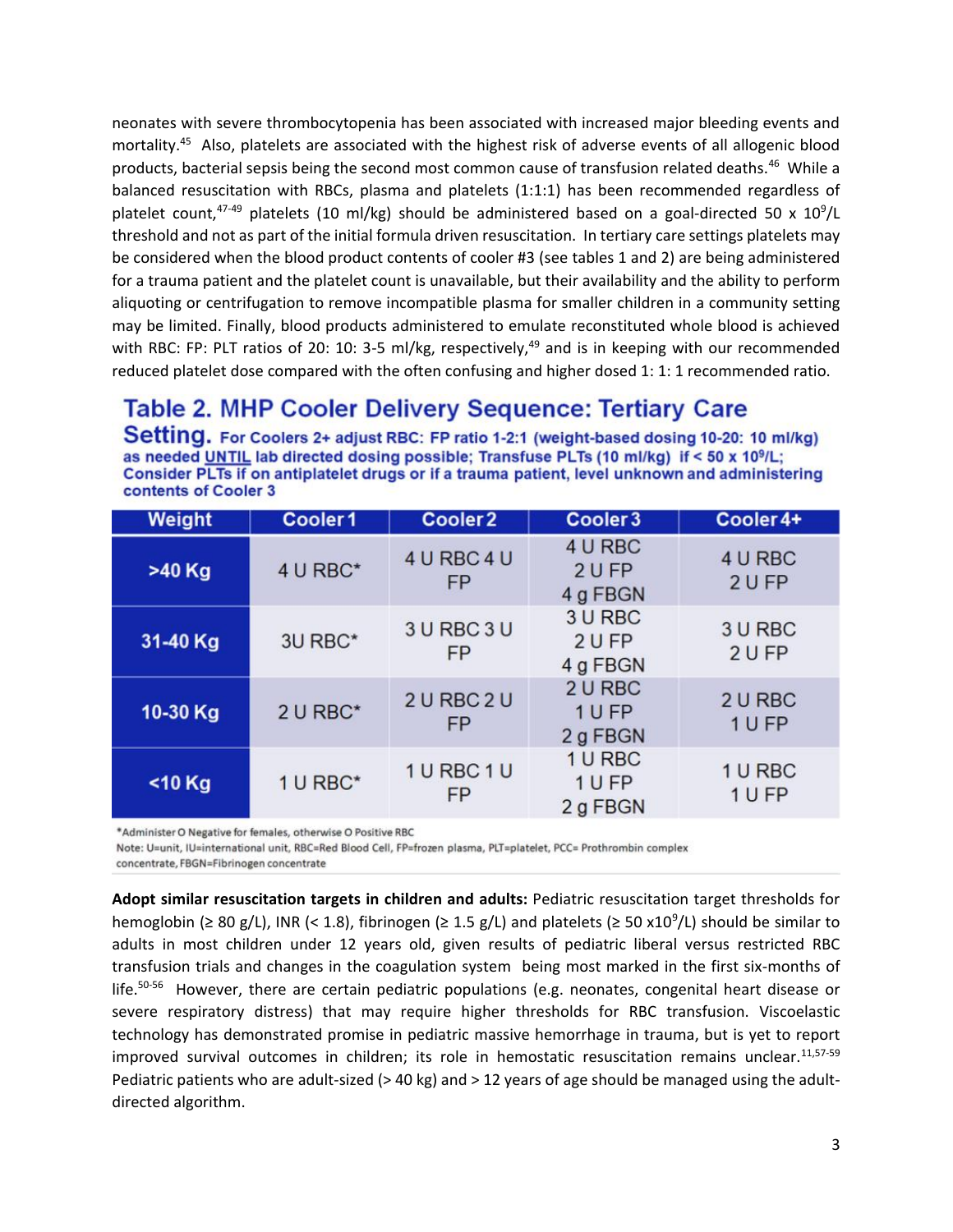**Avoid hypothermia:** Considering the morbidity (i.e. increased risk of coagulopathy, arrhythmias, acidosis and transfusion) and mortality associated with hypothermia in massively bleeding children, they should receive interventions aimed to prevent hypothermia (goal  $>36^{\circ}$ C).<sup>60-63</sup> Children have physiological differences from adults (e.g. less body fat, higher body surface area to volume ratio) which increase their susceptibility to hypothermia and warrant early initiation of multiple simultaneous passive and active warming strategies targeting both the child and environment.<sup>64</sup> Beyond the usual warming strategies including adult in-line intravenous fluid warming devices, children may benefit from placement of a head cover, applying a total-body clear plastic cover sheet, convective air blankets, overhead radiant heaters or hospital-grade exothermic chemical pads placed under the child. Therapeutic hypothermia has NOT been shown to improve outcomes in pediatric patients with TBI.

**Monitor potassium, blood glucose and calcium in children:** Hyperkalemia due to RBC transfusion is second only to hypovolemia from blood loss as the most common causes of cardiac arrest in the pediatric perioperative environment.<sup>4</sup> Blood sugar is recommended as an additional minimum lab test to be measured early and monitored closely in a pediatric MHP activation beyond the standard blood tests. Both hypo- and hyperglycemia can occur in pediatric trauma patients and is of particular concern in the presence of severe TBI,<sup>66,67</sup> but recommended target glucose concentrations are no lower than 8.3-10 mmol/L (150-180 mg/dl).<sup>68,69</sup> Hypocalcemia due to citrate binding from administered FP is common in children and should be anticipated.

**Remember Tranexamic acid (TXA) administration in the pediatric trauma patient is not a standard of practice:** Although prospective evidence of benefit or harm is not yet available for the use of antifibrinolytics such as TXA in children (< 16 years old) with trauma, there may be benefit (e.g. decreased blood loss) with little risk of harm (e.g. seizures) when administered within 3 hours of injury. TXA is currently being evaluated in pediatric clinical trials.<sup>70,71</sup> Retrospective evidence in pediatric combat casualties reports TXA to be independently associated with decreased mortality, while in the elective perioperative environment (cardiac surgery, craniosynostosis repair and posterior spinal instrumentation) a reduction in blood loss and transfusion requirements has been demonstrated.<sup>72,73,74</sup> TXA may not be indicated in the child with trauma induced coagulopathy and severe TBI (head abbreviated injury scale score ≥ 3) because it may exacerbate a state of fibrinolysis shutdown and is therefore not recommended at this time. 40

**Transport and handover to a definitive care setting should be initiated early:** Infants and children (< 13 years old) subject to or are at risk of MHP activation should receive specialized care.<sup>75,76</sup>Children cared for in a community hospital setting should trigger early/urgent consultation with a specialized service using a "**S**ituation, **B**ackground, **A**ssessment and **R**ecommendation" (SBAR) hand-over tool.

#### **Conclusion**

Given the inherent variability in pediatric MHPs, there is an opportunity to optimize patient outcomes by standardizing their care. This is ideal in an often chaotic and high-stakes environment found in both low trauma-volume community and busy tertiary care hospital settings. The protocol has to account for a child's immature body habitus and smaller size, mechanistic differences in trauma, unique indications for a higher RBC transfusion trigger and a predisposition to hypothermia and hyperkalemia compared with adults. Surrogate adult evidence suggests that in addition to improved patient outcomes, a reduction in complications and a potential for cost savings are to be expected, $77$  however, in the pediatric setting there remain unresolved issues. More robust pediatric specific evidence is required to determine evidence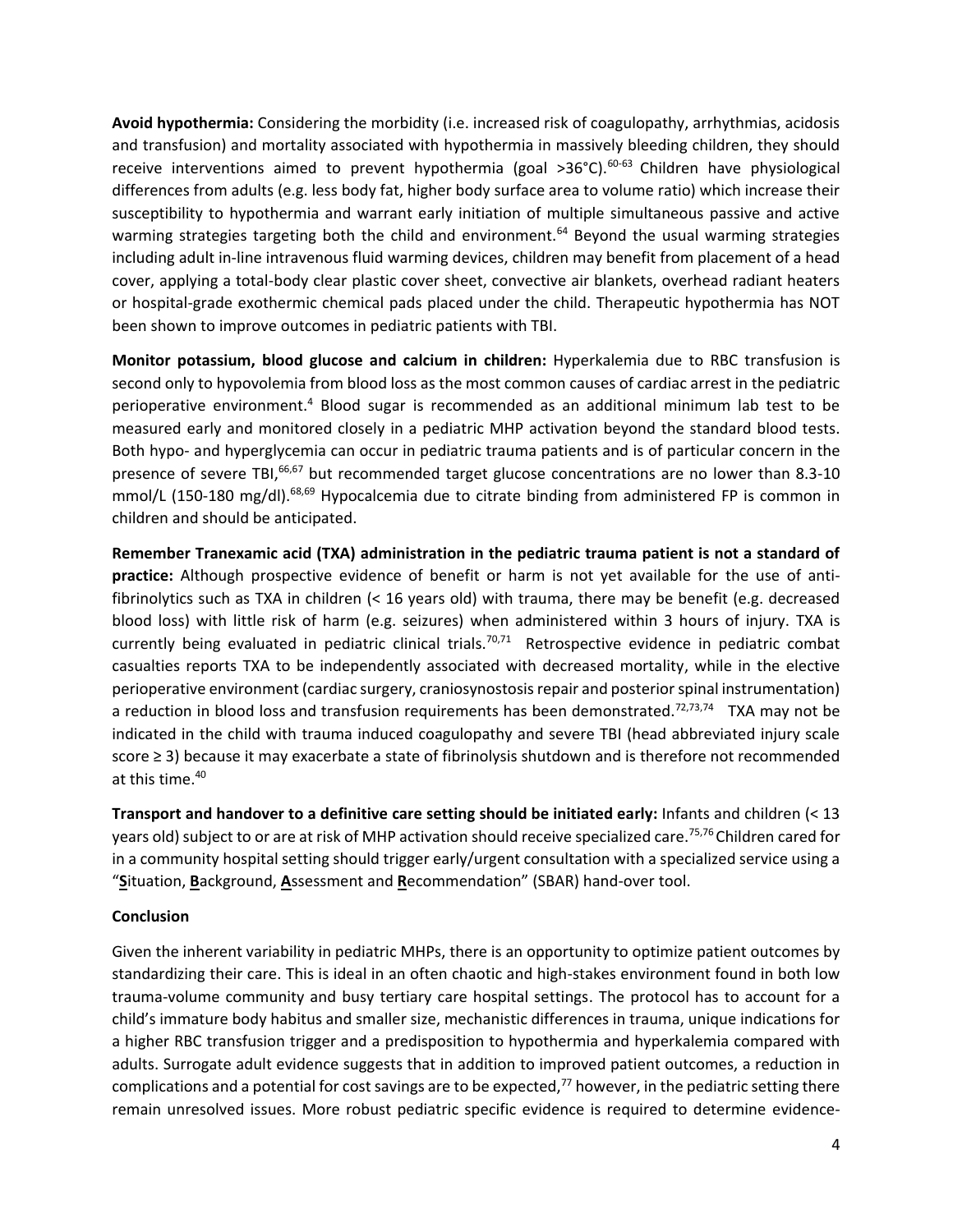based triggers for MHP activation and appropriate blood product ratios and timing of plasma and platelets especially in the setting of TBI. Further, while TXA is beneficial in the elective perioperative setting, advantage in the pediatric trauma setting is still to be determined. Finally, investigation of appropriate fluid, vasoactive agent and pain management strategies and means to modulate the associated systemic inflammatory response towards improved patient outcomes are still needed.

## **Acknowledgements**

We would like to thank Dr. Jeannie Callum, as the co-chair for the Ontario MHP Steering Committee, and Stephanie Cope, the ORBCoN Regional Project Coordinator, for their oversight and guidance of the pediatric MHP working group.

We would like to thank the other members of the pediatric MHP working group for their time, effort and expertise to see this project through to completion: Nurses Peter Hayes and Lindsey Rae and Drs. Vicky Breaky, Elaine Leung, Teresa Skelton, Neil Merritt and Lois Shepard.

Thank you to Johanna Spaans for her help editing this article.

**References:**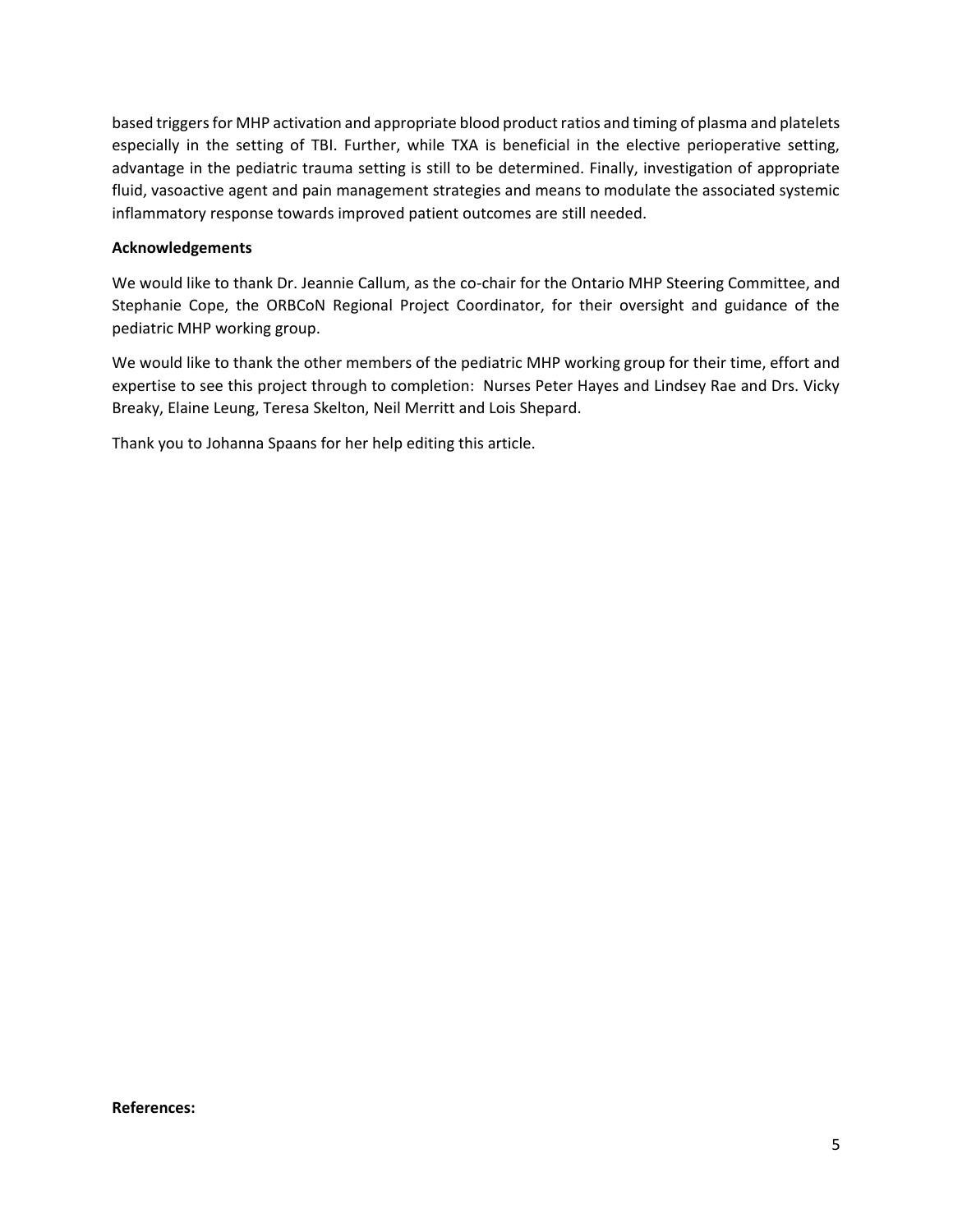- <sup>1</sup> Karam O, Tucci M. Massive Transfusion in Children. Transfus. Med. Rev. 2016;30(4):213–6.
- 2 Shroyer MC, Griffin RL, Mortellaro VE, Russell RT. Massive transfusion in pediatric trauma: analysis of the National Trauma Databank. J Surg Res. 2017;208:166–72.
- <sup>3</sup> Markham C, Hovmand P, Doctor A. Transfusion Decision Making in Pediatric Critical Illness. Pediatr Clin North Am. 2017;64(5):991–1015.
- <sup>4</sup> Bhananker SM, Ramamoorthy C, Geiduschek JM, Posner KL, Domino KB, Haberkern CM, et al. Anesthesia-related cardiac arrest in children: Update from the pediatric perioperative cardiac arrest registry. Anesth Analg. 2007;105(2):344–50.
- <sup>5</sup> Bahr TM, DuPont TL, Christensen TR, Rees T, O'Brien EA, Ilstrup SJ, et al. Evaluating emergencyrelease blood transfusion of newborn infants at the Intermountain Healthcare hospitals. Transfusion. 2019;59(10):3113–9.
- 6 Livingston MH, Singh S, Merritt NH. Massive transfusion in paediatric and adolescent trauma patients: Incidence, patient profile, and outcomes prior to a massive transfusion protocol. Injury. 2014;45(9):1301–6.
- <sup>7</sup> Dutton RP, Lefering R, Lynn M. Database predictors of transfusion and mortality. J Trauma. 2006;60(6 SUPPL.):S70-7.
- 8 Como JJ, Dutton RP, Scalea TM, Edelman BB, Hess JR. Blood transfusion rates in the care of acute trauma. Transfusion. 2004;44(6):809–13.
- <sup>9</sup> Chin V, Cope S, Yeh CH, Thompson T, Nascimento B, Pavenski K, et al. Massive hemorrhage protocol survey: Marked variability and absent in one-third of hospitals in Ontario, Canada. Injury. 2019;50(1):46–53.
- <sup>10</sup> Hendrickson JE, Shaz BH, Pereira G, Parker PM, Jessup P, Atwell F, et al. Implementation of a pediatric trauma massive transfusion protocol: One institution's experience. Transfusion. 2012;52(6):1228–36.
- <sup>11</sup> Nystrup KB, Stensballe J, Bøttger M, Johansson PI, Ostrowski SR. Transfusion therapy in paediatric trauma patients: A review of the literature. Scand J Trauma Resusc Emerg Med. 2015;23(1):1–9.
- <sup>12</sup> Cannon JW, Neff LP, Pidcoke HF, Aden JK, Spinella PC, Johnson MA, et al. The evolution of pediatric transfusion practice during combat operations 2001-2013. J Trauma Acute Care Surg. 2018;84(6S Suppl 1):S69–76.
- <sup>13</sup> Chidester SJ, Williams N, Wang W, Groner JI. A pediatric massive transfusion protocol. J Trauma Acute Care Surg. 2012;73(5):1273–7.
- <sup>14</sup> Hwu RS, Spinella PC, Keller MS, Baker D, Wallendorf M, Leonard JC. The effect of massive transfusion protocol implementation on pediatric trauma care. Transfusion. 2016;56(11):2712–9.
- <sup>15</sup> Kamyszek RW, Leraas HJ, Reed C, Ray CM, Nag UP, Poisson JL, et al. Massive transfusion in the pediatric population: A systematic review and summary of best-evidence practice strategies. J Trauma Acute Care Surg. 2019;86(4):744–54.
- <sup>16</sup> Neff LP, Cannon JW, Morrison JJ, Edwards MJ, Spinella PC, Borgman MA. Clearly defining pediatric massive transfusion: cutting through the fog and friction with combat data. J Trauma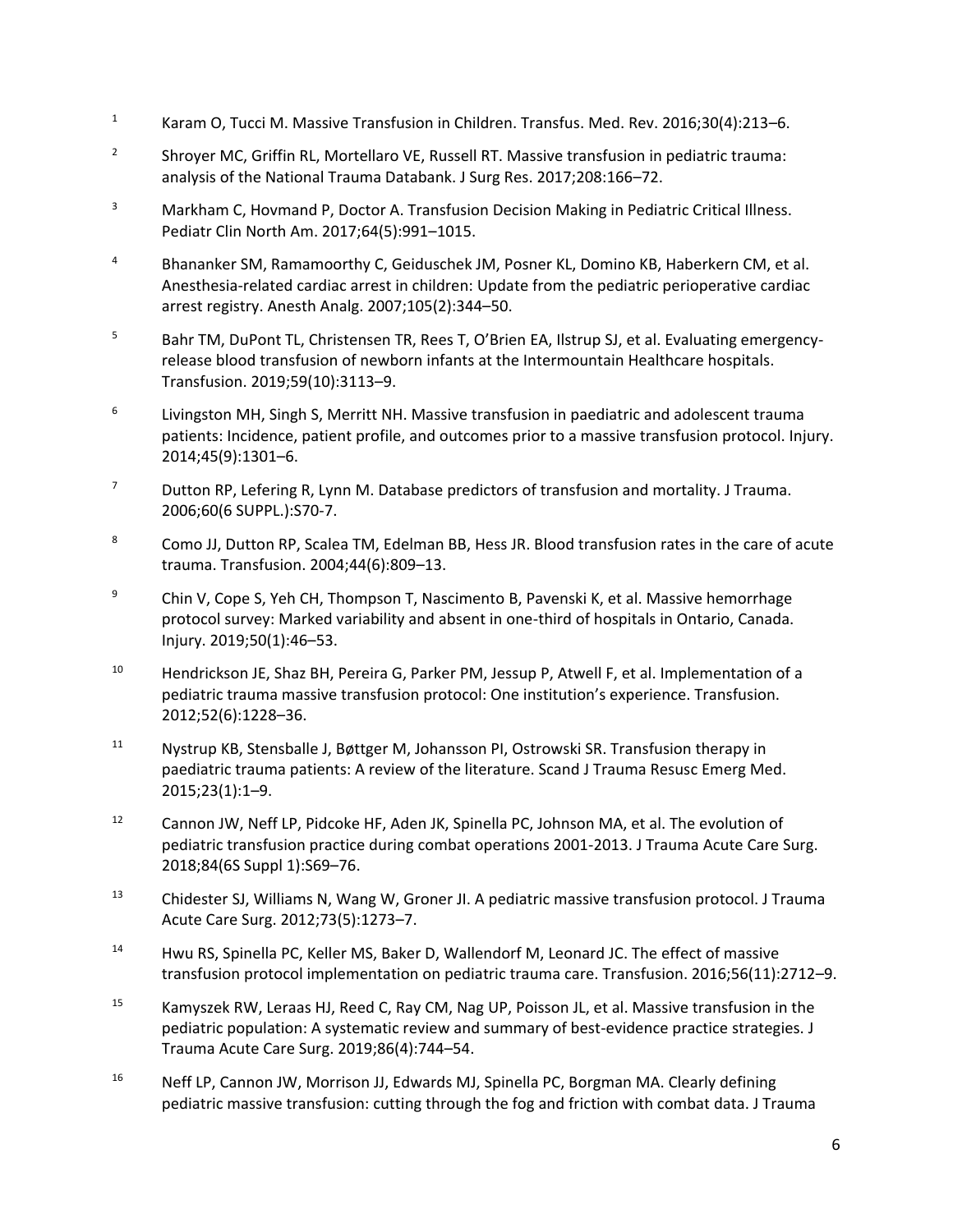Acute Care Surg. 2015;78(1):22–9.

- <sup>17</sup> Stansbury LG HJ. Massive Bleeding in Children. Massive Transfus. Bethesda: AABB; 2019. p. 119– 46.
- <sup>18</sup> Cantle PM, Cotton BA. Prediction of Massive Transfusion in Trauma. Crit Care Clin. 2017;33(1):71–84.
- $19$  Dehmer JJ, Adamson WT. Massive transfusion and blood product use in the pediatric trauma patient. Semin Pediatr Surg. 2010;19(4):286–91.
- <sup>20</sup> Leeper CM, McKenna C, Gaines BA. Too little too late: Hypotension and blood transfusion in the trauma bay are independent predictors of death in injured children. J Trauma Acute Care Surg. 2018;85(4):674–8.
- <sup>21</sup> Avarello JT, Cantor RM. Pediatric Major Trauma: An Approach to Evaluation and Management. Emerg Med Cli. North Am. 2007;25(3):803–36.
- <sup>22</sup> Polites SF, Nygaard RM, Reddy PN, Zielinski MD, Richardson CJ, Elsbernd TA, et al. Multicenter study of crystalloid boluses and transfusion in pediatric trauma-When to go to blood? J Trauma Acute Care Surg. 2018;85(1):108–12.
- $23$  Gilley M, Beno S. Damage control resuscitation in pediatric trauma. Curr Opin Pediatr. 2018;30(3):338–43.
- <sup>24</sup> Samuel M Galvagno Jr, Jeffry T Nahmias DAY. Advanced Trauma Life Support <sup>®</sup> Update 2019: Management and Applications for Adults and Special Populations. Anesth Clin. 2019;37(1):13–32.
- <sup>25</sup> Inaba K, Branco BC, Rhee P, Blackbourne LH, Holcomb JB, Teixeira PGR, et al. Impact of Plasma Transfusion in Trauma Patients Who Do Not Require Massive Transfusion. J Am Coll Surg. 2010;210(6):957–65.
- <sup>26</sup> Johnson JL, Moore EE, Kashuk JL, Banerjee A, Cothren CC, Biffl WL, et al. Effect of blood products transfusion on the development of postinjury multiple organ failure. Arch Surg. 2010;145(10):973–7.
- <sup>27</sup> Khan S, Brohi K, Chana M, Raza I, Stanworth S, Gaarder C, et al. Hemostatic resuscitation is neither hemostatic nor resuscitative in trauma hemorrhage. J Trauma Acute Care Surg. 2014;76(3):561–8.
- <sup>28</sup> Ponschab M, Schöchl H, Gabriel C, Süssner S, Cadamuro J, Haschke-Becher E, et al. Haemostatic profile of reconstituted blood in a proposed 1:1:1 ratio of packed red blood cells, platelet concentrate and four different plasma preparations. Anaesthesia. 2015;70(5):528–36.
- <sup>29</sup> Khan S, Davenport R, Raza I, Glasgow S, De'Ath HD, Johansson PI, et al. Damage control resuscitation using blood component therapy in standard doses has a limited effect on coagulopathy during trauma hemorrhage. Intensive Care Med. 2015;41(2):239–47.
- <sup>30</sup> Tobin JM, Tanaka KA, Smith CE. Factor concentrates in trauma. Curr Opin Anaesthesiol. 2015;28(2):217–26.
- <sup>31</sup> Adam EH, Fischer D. Plasma Transfusion Practice in Adult Surgical Patients: Systematic Review of the Literature. Transfus Med Hemotherapy. 2020;47(5):347–59.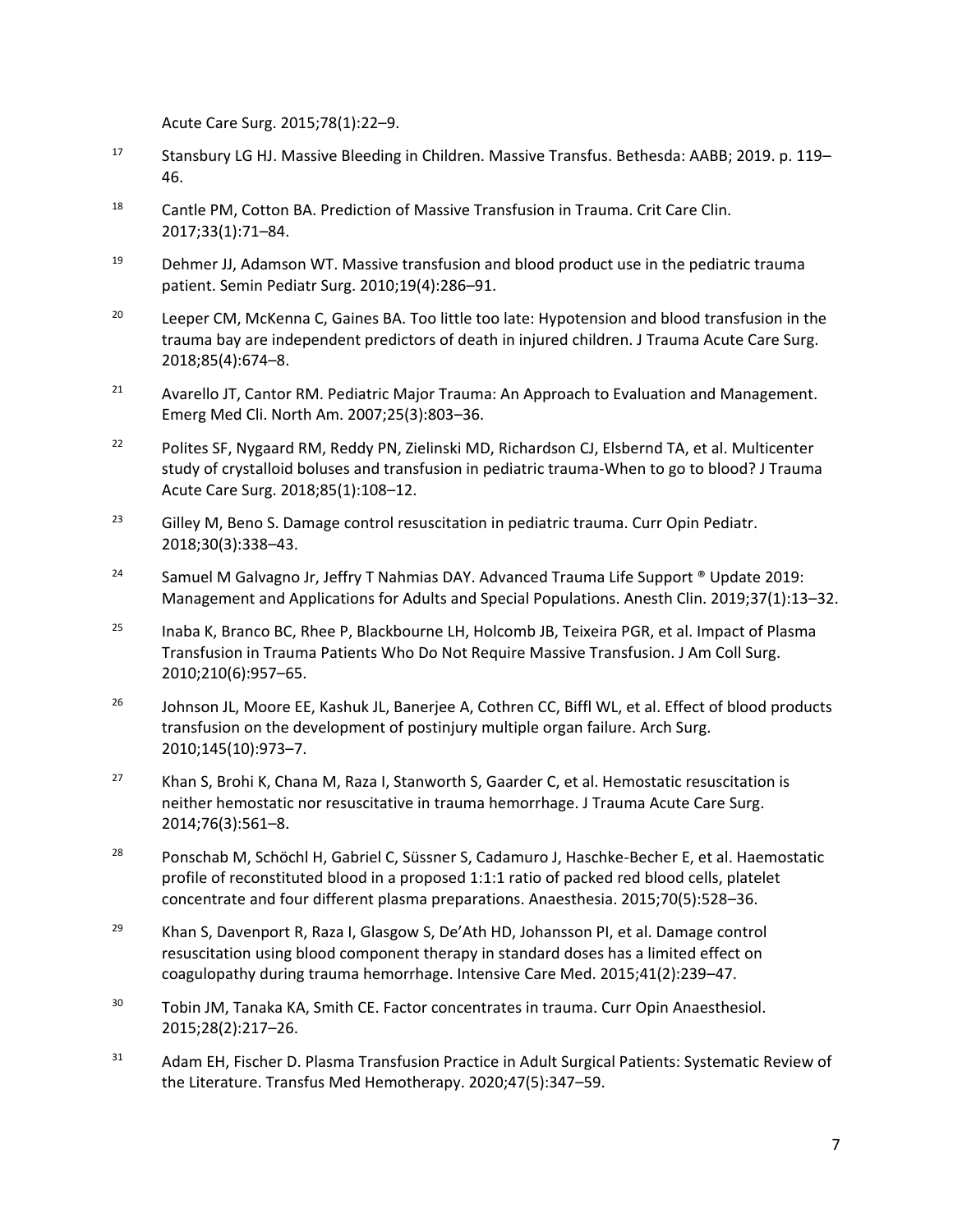- $32$  Spahn DR, Bouillon B, Cerny V, Duranteau J, Filipescu D, Hunt BJ. The European guideline on management of major bleeding and coagulopathy following trauma: fifth edition. Crit Care. 2019;23(1):1–74.
- 33 Nosanov L, Inaba K, Okoye O, Resnick S, Upperman J, Shulman I, et al. The impact of blood product ratios in massively transfused pediatric trauma patients. Am J Surg. 2013;206(5):655–60.
- <sup>34</sup> Maw G, Furyk C. Pediatric massive transfusion: A systematic review. Pediatr Emerg Care. 2018;34(8):594–8.
- <sup>35</sup> McQuilten ZK, Crighton G, Brunskill S, Morison JK, Richter TH, Waters N, et al. Optimal Dose, Timing and Ratio of Blood Products in Massive Transfusion: Results from a Systematic Review. Transfus Med Rev. 2018;32(1):6–15.
- <sup>36</sup> Cannon JW, Johnson MA, Caskey RC, Borgman MA, Neff LP. High ratio plasma resuscitation does not improve survival in pediatric trauma patients. J Trauma Acute Care Surg. 2017;83(2):211–7.
- <sup>37</sup> Pommerening MJ, Goodman MD, Holcomb JB, Wade CE, Fox EE, Del Junco DJ, et al. Clinical gestalt and the prediction of massive transfusion after trauma. Injury. 2015;46(5):807–13.
- <sup>38</sup> Kornblith LZ, Moore HB, Cohen MJ. Trauma-induced coagulopathy: The past, present, and future. J Thromb Haemost. 2019;17(6):852–62.
- <sup>39</sup> Samuels JM, Moore EE, Silliman CC, Banerjee A, Cohen MJ, Ghasabyan A, et al. Severe traumatic brain injury is associated with a unique coagulopathy phenotype. J Trauma Acute Care Surg. 2019;86(4):686–93.
- <sup>40</sup> Leeper CM, Neal MD, Billiar TR, Sperry JL, Gaines BA. Overresuscitation with plasma is associated with sustained fibrinolysis shutdown and death in pediatric traumatic brain injury. J Trauma Acute Care Surg. 2018;85(1):12–7.
- <sup>41</sup> Vulliamy P, Gillespie S, Gall LS, Green L, Brohi K, Davenport RA. Platelet transfusions reduce fibrinolysis but do not restore platelet function during trauma hemorrhage. J Trauma Acute Care Surg. 2017;83(3):388–97.
- <sup>42</sup> Henriksen HH, Grand AG, Viggers S, Baer LA, Solbeck S, Cotton BA, et al. Impact of blood products on platelet function in patients with traumatic injuries: a translation study. J Surg Res. 2017;214:154–61.
- 43 Cardenas JC, Zhang X, Fox EE, Cotton BA, Hess JR, Schreiber MA, et al. Platelet transfusions improve hemostasis and survival in a substudy of the prospective, randomized PROPPR trial. Blood Adv. 2018;2(14):1696–704.
- <sup>44</sup> Cannon JW, Khan MA, Raja AS, Cohen MJ, Como JJ, Cotton BA, et al. Damage control resuscitation in patients with severe traumatic hemorrhage: A practice management guideline from the Eastern Association for the Surgery of Trauma. J Trauma Acute Care Surg. 2017;82(3):605–17.
- 45 Curley A, Stanworth SJ, Willoughby K, Fustolo-Gunnink SF, Venkatesh V, Hudson C, et al. Randomized trial of platelet-transfusion thresholds in neonates. N Engl J Med. 2019;380(3):242– 51.
- <sup>46</sup> Kaufman RM, Djulbegovic B, Gernsheimer T, Kleinman S, Tinmouth AT, Capocelli KE, et al. Platelet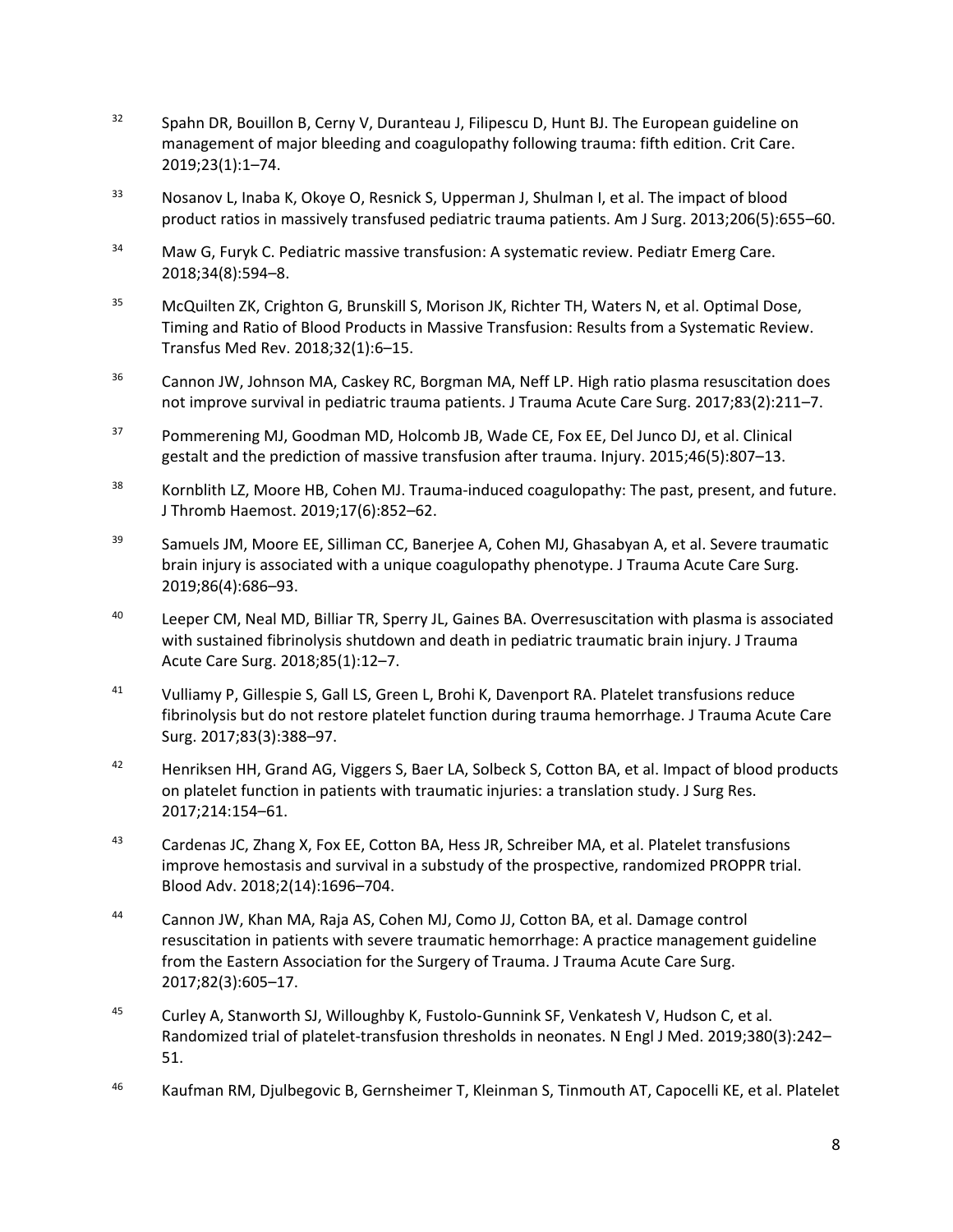transfusion: A clinical practice guideline from the AABB. Ann Intern Med. 2015;162(3):205–13.

- <sup>47</sup> Cannon JW. Hemorrhagic shock. N Engl J Med. 2018;378(4):370–9.
- 48 Kwan I, Bunn F, Chinnock P, Roberts I. Timing and volume of fluid administration for patients with bleeding. Cochrane Database Syst Rev. 2014;3(CD002245).
- $49$  Trappey AF, Thompson KM, Kuppermann N, Stephenson JT, Nuno MA, Hewes HA, et al. Development of transfusion guidelines for injured children using a Modified Delphi Consensus Process. J Trauma Acute Care Surg. 2019;87(4):935–43.
- <sup>50</sup> Kirpalani H, Whyte RK, Andersen C, Asztalos E V., Heddle N, Blajchman MA, et al. The premature infants in need of transfusion (pint) study: A randomized, controlled trial of a restrictive (LOW) versus liberal (HIGH) transfusion threshold for extremely low birth weight infants. J Pediatr. 2006;149(3):301–7.
- <sup>51</sup> Lacroix J, Hébert PC, Hutchison JS, Hume HA, Tucci M, Ducruet T, et al. Transfusion strategies for patients in pediatric intensive care units. N Engl J Med. 2007;356(16):1609–19.
- 52 Carson JL, Stanworth SJ, Roubinian N, Fergusson DA, Triulzi D, Doree C, et al. Transfusion thresholds and other strategies for guiding allogeneic red blood cell transfusion. Cochrane Database Syst Rev. 2016;10(CD002042).
- <sup>53</sup> Holst LB, Petersen MW, Haase N, Perner A, Wetterslev J. Restrictive versus liberal transfusion strategy for red blood cell transfusion: Systematic review of randomised trials with meta-analysis and trial sequential analysis. BMJ. 2015;350(h1354):1–15.
- <sup>54</sup> Lippi G, Franchini M, Montagnana M, Guidi GC. Coagulation testing in pediatric patients: The young are not just miniature adults. Semin Thromb Hemost. 2007;33(8):816–20.
- <sup>55</sup> Guzzetta NA, Miller BE. Principles of hemostasis in children: Models and maturation. Paediatr Anaesth. 2011;21(1):3–9.
- <sup>56</sup> Jaffray J, Young G. Developmental hemostasis. clinical implications from the fetus to the adolescent. Pediatr Clin North Am. 2013;60(6):1407–17.
- <sup>57</sup> Russell RT, Maizlin II, Vogel AM. Viscoelastic monitoring in pediatric trauma: a survey of pediatric trauma society members. J Surg Res. 2017;214:216–20.
- <sup>58</sup> Haas T, Spielmann N, Restin T, Seifert B, Henze G, Obwegeser J, et al. Higher fibrinogen concentrations for reduction of transfusion requirements during major paediatric surgery: A prospective randomised controlled trial. Br J Anaesth. 2015;115(2):234–43.
- <sup>59</sup> Cunningham AJ, Condron M, Schreiber MA, Azarow K, Hamilton NA, Downie K, et al. Rotational Thromboelastometry (ROTEM) Predicts Transfusion and Disability in Pediatric Trauma. J Trauma Acute Care Surg. 2020;88(1):134-140.
- <sup>60</sup> Perlman R, Callum J, Laflamme C, Tien H, Nascimento B, Beckett A, et al. A recommended early goal-directed management guideline for the prevention of hypothermia-related transfusion, morbidity, and mortality in severely injured trauma patients. Crit Care. 2016;20(1):1–11.
- $61$  McCarty TR, Abramo TJ, Maxson RT, Albert G, Rettiganti MR, Saylors ME, et al. Hypothermia as an Outcome Predictor Tool in Pediatric Trauma. Pediatr Emerg Care. 2018;00(00):1.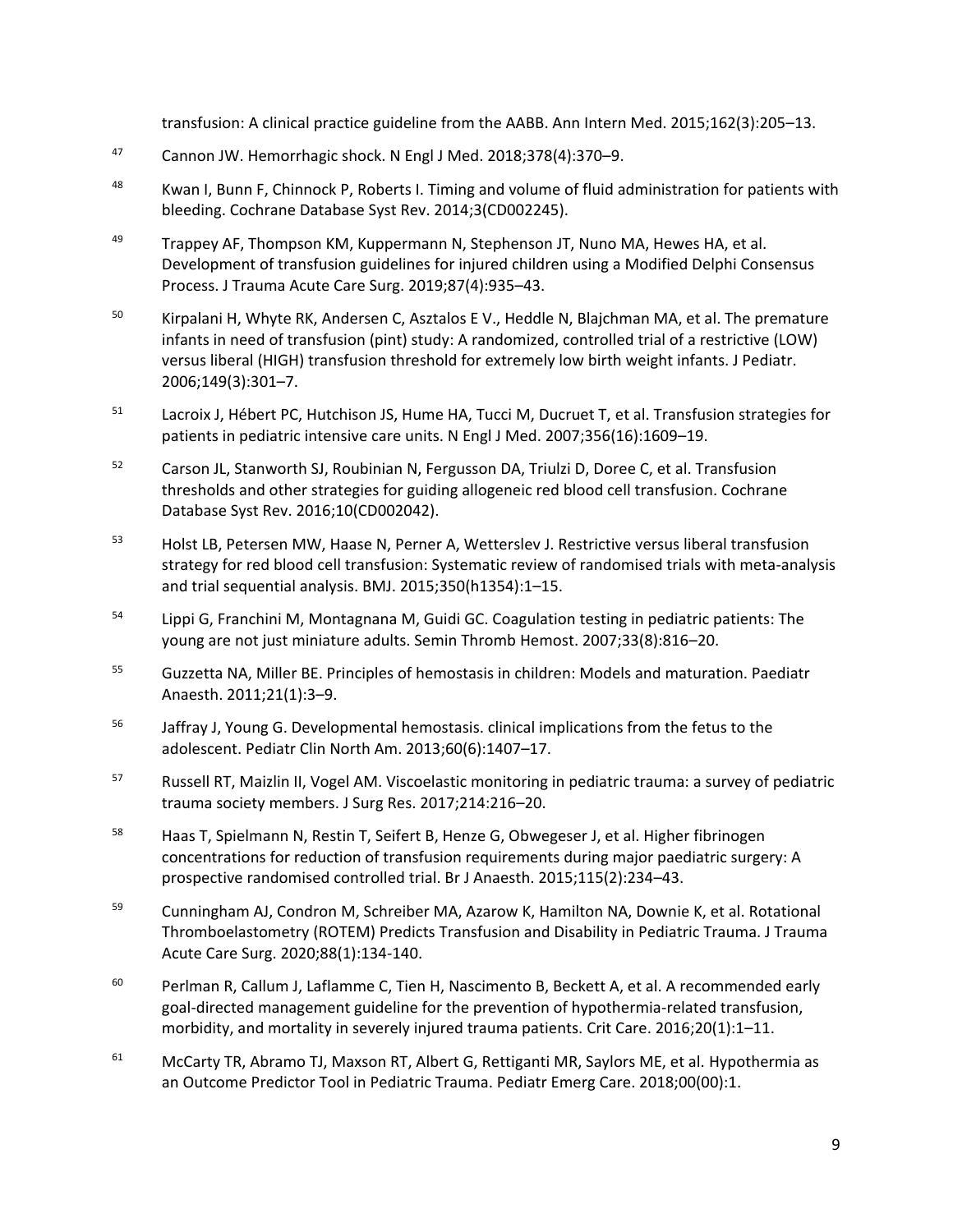- <sup>62</sup> Waibel BH, Durham CA, Newell MA, Schlitzkus LL, Sagraves SG, Rotondo MF. Impact of hypothermia in the rural, pediatric trauma patient. Pediatr Crit Care Med. 2010;11(2):199–204.
- $63$  Sundberg J, Estrada C, Jenkins C, Ray J, Abramo T. Hypothermia is associated with poor outcome in pediatric trauma patients. Am J Emerg Med. 2011;29(9):1019–22.
- $64$  McFadyen JG, Ramaiah R BS. Initial assessment and management of pediatric trauma patients. Int J Crit Illn Inj Sci. 2012;2(3):121–7.
- <sup>65</sup> Tyler D. Wake up safe® [Internet]. Pediatr. Anesth. Qual. Improv. Initiat. 2015. p. 1–2. Available from: http://wakeupsafe.org/wp-content/uploads/2018/10/Hyperkalemia\_statement.pdf
- <sup>66</sup> Chiaretti A, Piastra M, Pulitanò S, Pietrini D, De Rosa G, Barbaro R, et al. Prognostic factors and outcome of children with severe head injury: An 8-year experience. Childs Nerv Syst. 2002;18(3– 4):129–36.
- $67$  Elkon B, Cambrin JR, Hirshberg E, Bratton SL. Hyperglycemia: An independent risk factor for poor outcome in children with traumatic brain injury. Pediatr Crit Care Med. 2014;15(7):623–31.
- <sup>68</sup> Kochanek PM, Tasker RC, Carney N, Totten AM, Adelson PD, Selden NR, et al. Guidelines for the Management of Pediatric Severe Traumatic Brain Injury, Third Edition: Update of the Brain Trauma Foundation Guidelines. Pediatr Crit Care Med. 2019;20(3S Suppl 1):S1–82.
- <sup>69</sup> Agus MS, Wypij D, Hirshberg EL, Srinivasan V, Faustino EV, Luckett PM, et al. Tight glycemic control in critically ill children. N Engl J Med. 2017;376(8):729–41.
- <sup>70</sup> CRASH-2 trial collaborators, Shakur H, Roberts I, Bautista R, Caballero J, Coats T, Dewan Y, et al. Effects of tranexamic acid on death, vascular occlusive events, and blood transfusion in trauma patients with significant haemorrhage (CRASH-2): A randomised, placebo-controlled trial. Lancet. 2010;376(9734):23–32.
- $71$  Nishijima DK, Vanburen J, Hewes HA, Myers SR, Stanley RM, Adelson PD, et al. Traumatic injury clinical trial evaluating tranexamic acid in children (TIC-TOC): Study protocol for a pilot randomized controlled trial. Trials. 2018;19(1):1–10.
- $72$  Eckert MJ, Wertin TM, Tyner SD, Nelson DW, Izenberg S, Martin MJ. Tranexamic acid administration to pediatric trauma patients in a combat setting: The pediatric trauma and tranexamic acid study (PED-TRAX). J Trauma Acute Care Surg. 2014;77(6):852–8.
- 73 Goobie SM, Faraoni D. Tranexamic acid and perioperative bleeding in children: what do we still need to know? Curr Opin Anaesthesiol. 2019;32(3):343–52.
- <sup>74</sup> Goobie SM, Meier PM, Pereira LM, McGowan FX, Prescilla RP, Scharp LA, et al. Efficacy of tranexamic acid in pediatric craniosynostosis surgery: A double-blind, placebo-controlled trial. Anesthesiology. 2011;114(4):862–71.
- <sup>75</sup> Sathya C, Alali AS, Wales PW, Scales DC, Karanicolas PJ, Burd RS, et al. Mortality among injured children treated at different trauma center types. JAMA Surg. 2015;150(9):874–81.
- <sup>76</sup> Webman RB, Carter EA, Mittal S, Wang J, Sathya C, Nathens AB, et al. Association between trauma center type and mortality among injured adolescent patients. JAMA Pediatr. 2016;170(8):780–6.
- $77$  Cannesson M, Kain Z. Enhanced recovery after surgery versus perioperative surgical home: Is it all